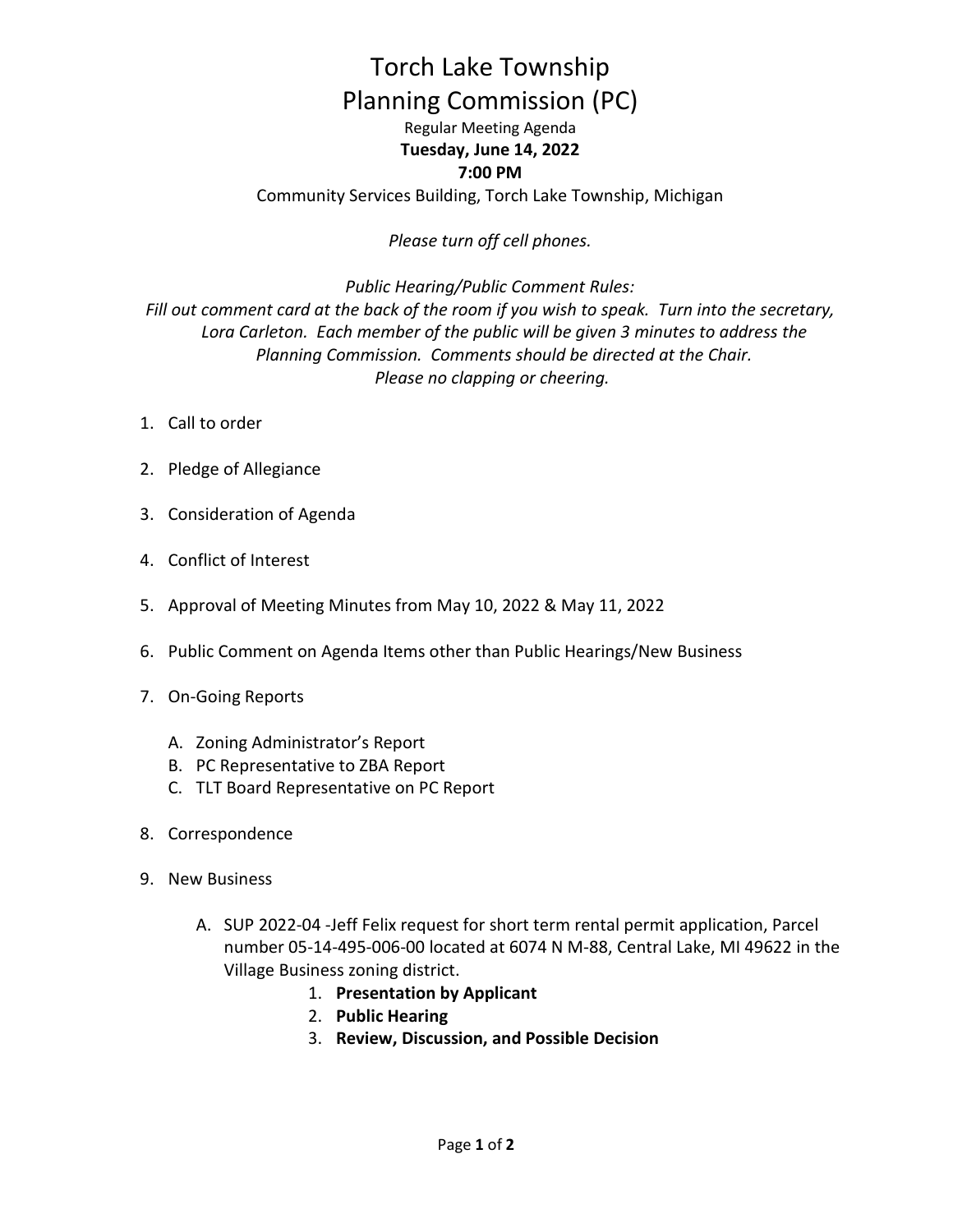## 10. Unfinished Business

- A. Annual Report
- 12. Concerns of Commission
	- A. Chair
	- B. Members
	- C. Consultant
- 13. Public Comment
- 14. Adjournment

Future Agenda Items:

- A. Section 2.16 High Water Mark Amendment
- B. Zoning Amendment Approval Criteria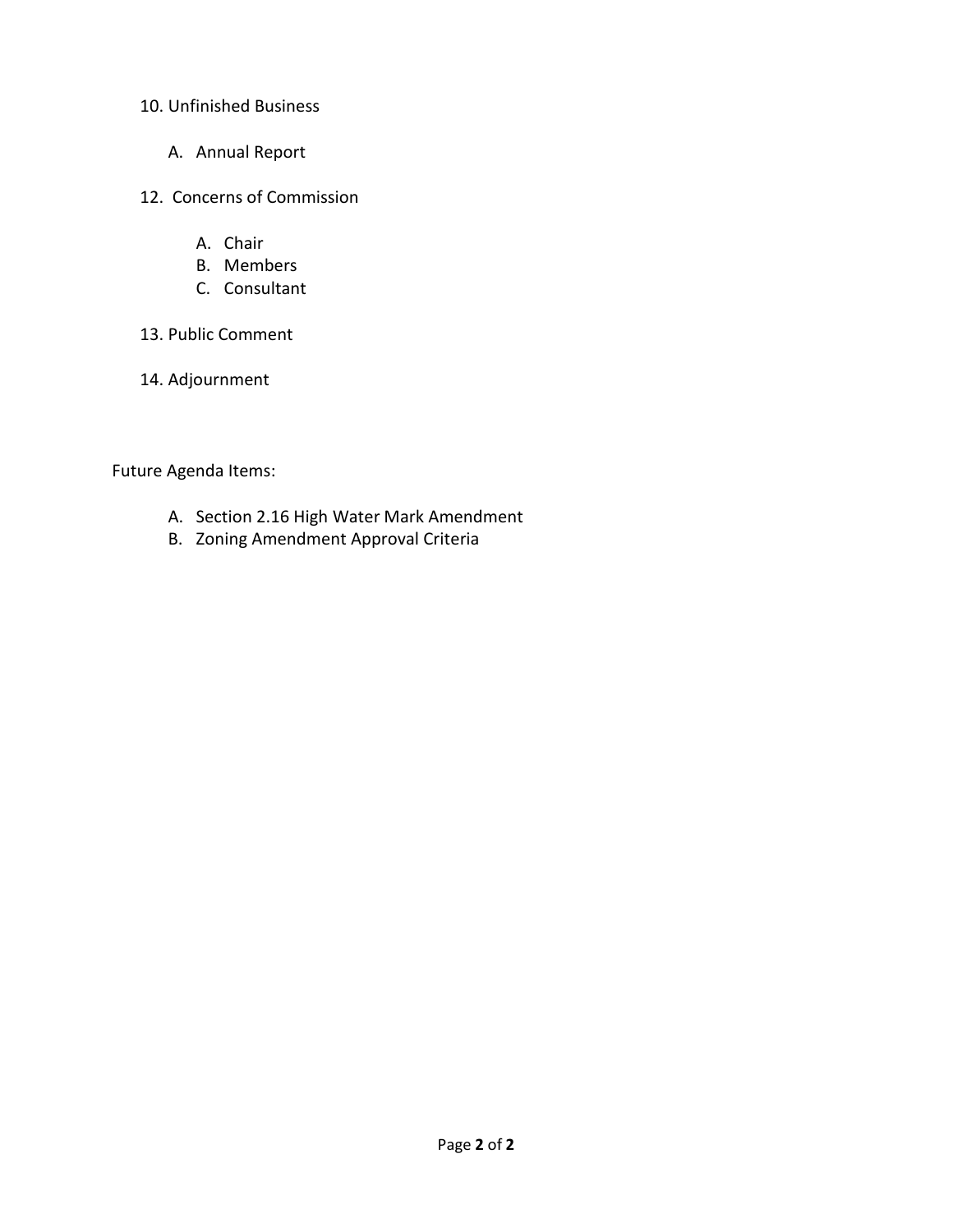B. R.  $(i)$ **Beckett&Raeder** 

Landscape Architecture Planning, Engineering & **Environmental Services** 

Date: 06.03.2022

From: Sara Kopriva, AICP To: Torch Lake Planning Commission

Project: SUP 2022-04 Felix

 $(i)$ *initiative* The applicant submitted an application for a short term rental in the Village Business zoning district. The Zoning Ordinance allows for short term rentals with a special use permit in the Village Business district. A short term rental is a rental that occurs for less than 30 days.

The zoning ordinance allows for the processing of a short term rental application without a full site plan. Included is an aerial photo of the lot along with the application. Rules for the short term rental have been requested but to date, not received.

Special use standards still apply for this application. Below are the standards from the ordinance.

Section 17.01

- E. Standards for Approval.
	- 1. The special use proposed must be consistent with and promote the purpose and intent of the ordinance and zone district in which the use is proposed.
	- 2. The special use proposed must be compatible with the zoning and use of adjacent lands.
	- 3. The special use proposed must not adversely impact the environment.
	- 4. The special use proposed must not unduly burden or exceed the ability of public services or facilities to handle the anticipated needs of the community.

Conditions that are typically placed on short term rentals in the Township include

- 1. Parking on-site only. Limited to 2 vehicles.
- 2. Quiet hours
- 3. Capacity limits

Beckett & Raeder, Inc. 535 West William, Suite 101 Ann Arbor, MI 48103

113 Howard Street Petoskey, MI 49770

231 347.2523 ph 231 347.2524 fx

Petoskey Office

Traverse City Office 148 East Front Street, Suite 207 Traverse City, MI 49684 Toledo 419.242.3428 ph

231 933.8400 ph 231 944.1709 fx

734 663.6759 fx www.bria2.com

734 663.2622 ph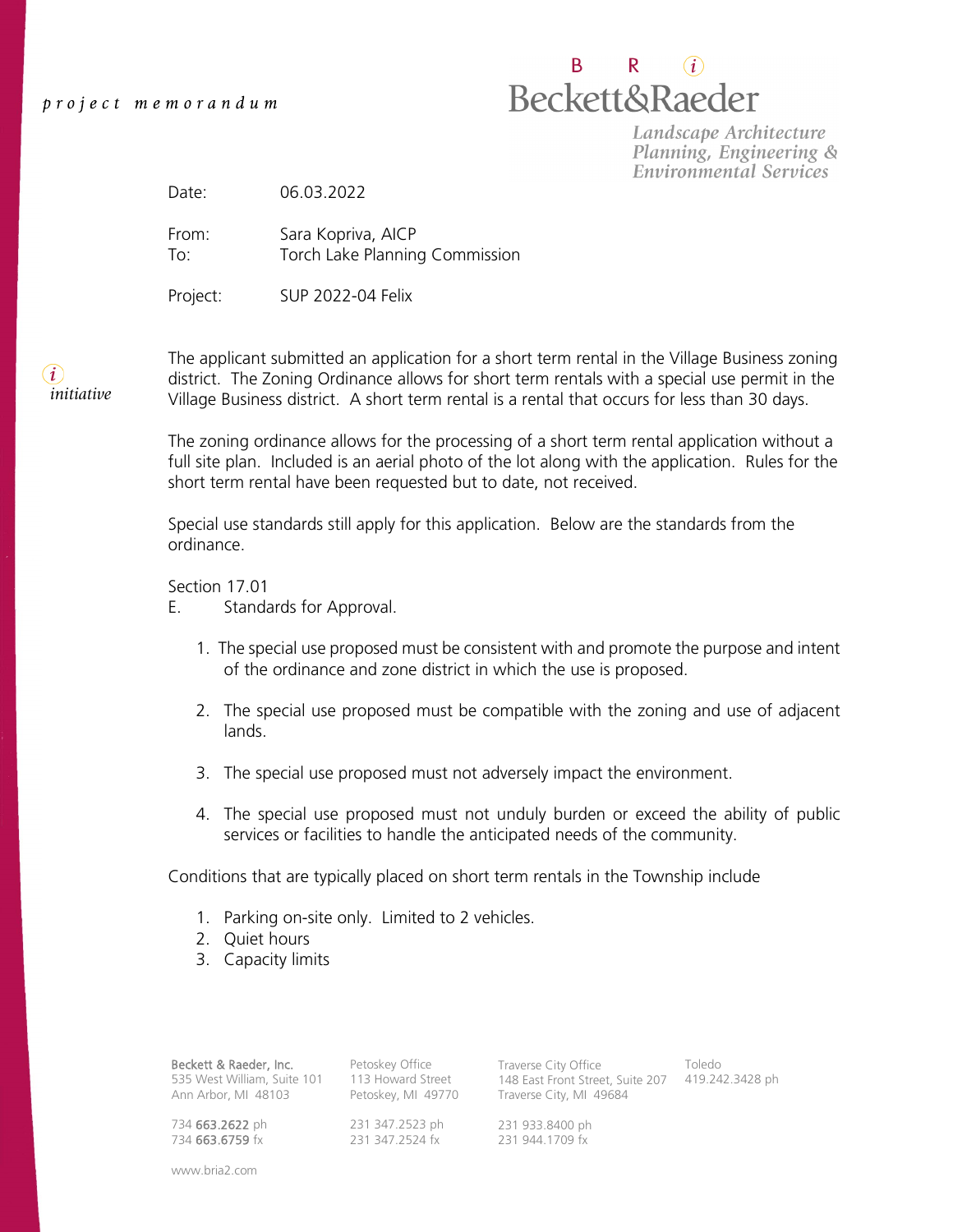| 2355 N US 31, Kewadin MI 49648<br>50P2022-<br>SPECIAL USE PERMIT APPLICATION - Fee \$450<br>PROPERTY INFORMATION<br>$\frac{F_{\text{arcel}}}{F_{\text{nonerty}}}\approx 0.5-14-495-006-00$<br>Property Address: $6^{97}$ W. M-88 Central Lake, MI 49622<br>Waterfront: Torch Lake $\Box$ GT Bay $\Box$ None                                                                                                                                                                                                                                                                                                                                                                                                                                                                                                                                                                                                                                                                                               |
|-----------------------------------------------------------------------------------------------------------------------------------------------------------------------------------------------------------------------------------------------------------------------------------------------------------------------------------------------------------------------------------------------------------------------------------------------------------------------------------------------------------------------------------------------------------------------------------------------------------------------------------------------------------------------------------------------------------------------------------------------------------------------------------------------------------------------------------------------------------------------------------------------------------------------------------------------------------------------------------------------------------|
|                                                                                                                                                                                                                                                                                                                                                                                                                                                                                                                                                                                                                                                                                                                                                                                                                                                                                                                                                                                                           |
|                                                                                                                                                                                                                                                                                                                                                                                                                                                                                                                                                                                                                                                                                                                                                                                                                                                                                                                                                                                                           |
| Zoning District: $VB \rightarrow \negthinspace \rightarrow \negthinspace \rightarrow \negthinspace \rightarrow \negthinspace \rightarrow \negthinspace \rightarrow \negthinspace \rightarrow \negthinspace \rightarrow \negthinspace \rightarrow \negthinspace \rightarrow \negthinspace \rightarrow \negthinspace \rightarrow \negthinspace \rightarrow \negthinspace \rightarrow \negthinspace \rightarrow \negthinspace \rightarrow \negthinspace \rightarrow \negthinspace \rightarrow \negthinspace \rightarrow \negthinspace \rightarrow \negthinspace \rightarrow \negthinspace \rightarrow \negthinspace \rightarrow \negthinspace \rightarrow \negthinspace \rightarrow \negthinspace \rightarrow \negthinspace \rightarrow \negthinspace \rightarrow \negthinspace \rightarrow \negthinspace \rightarrow \negthinspace \rightarrow \negthinspace \rightarrow \negthinspace \rightarrow \negthinspace \rightarrow \neg$<br>$M \Box$<br>Timber $\Box$<br>Description/Intent:<br>Short Term Rental |
|                                                                                                                                                                                                                                                                                                                                                                                                                                                                                                                                                                                                                                                                                                                                                                                                                                                                                                                                                                                                           |
| Less than 9 SF, Non-illuminated, Fifteen Feet sethack<br>Signage:<br>4 Car<br>Parking:                                                                                                                                                                                                                                                                                                                                                                                                                                                                                                                                                                                                                                                                                                                                                                                                                                                                                                                    |
| $N/A$ depth: $N/A$ area: 56 <i>Aere</i> Width thru bldg. core: $N/A$<br>Lot width:<br>Setbacks from Prop. Line: front: $\sqrt{A}$ rear: $\sqrt{A}$ left: $\sqrt{A}$ right: $\sqrt{A}$<br>Structure width: $30'$ depth: $24'$ height: $14'$                                                                                                                                                                                                                                                                                                                                                                                                                                                                                                                                                                                                                                                                                                                                                                |
|                                                                                                                                                                                                                                                                                                                                                                                                                                                                                                                                                                                                                                                                                                                                                                                                                                                                                                                                                                                                           |
| Foundation: Full Basement □ Partial Basement □ Crawl X Slab □                                                                                                                                                                                                                                                                                                                                                                                                                                                                                                                                                                                                                                                                                                                                                                                                                                                                                                                                             |
| □ ATTACHED REQUIRED PLANS, DRAWINGS, QUESTIONS/RESPONSES AND SPECS FOR<br>THE PROPOSED SPECIAL USE PER CHAPTER 17 SPECIAL USES AND CHAPTER 18.04 CHECK<br>LIST FOR SITE PLAN REVIEW.                                                                                                                                                                                                                                                                                                                                                                                                                                                                                                                                                                                                                                                                                                                                                                                                                      |
| <b>APPLICANT INFORMATION</b><br>Owner Name: Jeff Felix Phone: 248 881-2860<br>Mailing Address: 4890 Menonvines La Clarkston My Email: jeffe jeffreyfelix, com                                                                                                                                                                                                                                                                                                                                                                                                                                                                                                                                                                                                                                                                                                                                                                                                                                             |
| Application must be submitted with a drawing, showing the actual lines, angles and dimensions of the lot.<br>Include exact size and location on the lot of all existing structures and uses. Review township zoning ordinances<br>and attach all required information for Planning Commission review, see Chapter 17 Special Uses and Chapter<br>18.04 Check List for Site Plan Review. Contact zoning administrator if you need assistance. Permission granted<br>to Torch Lake Township Officials of Antrim County, State of Michigan to enter the property subject to this<br>application for purposes of inspection. The Planning Commission decision of approval or disapproval of a<br>special use application shall not be appealable to the Torch Lake Township Zoning Board of Appeals.                                                                                                                                                                                                          |
| Date: $4/7/22$<br>Applicant/Agent:                                                                                                                                                                                                                                                                                                                                                                                                                                                                                                                                                                                                                                                                                                                                                                                                                                                                                                                                                                        |
| OFFICE USE ONLY                                                                                                                                                                                                                                                                                                                                                                                                                                                                                                                                                                                                                                                                                                                                                                                                                                                                                                                                                                                           |
| Permit#: 5002022-04<br>Fee Paid<br>Denied: $\square$<br>Approved: $\square$                                                                                                                                                                                                                                                                                                                                                                                                                                                                                                                                                                                                                                                                                                                                                                                                                                                                                                                               |
| Date: 4-19-22                                                                                                                                                                                                                                                                                                                                                                                                                                                                                                                                                                                                                                                                                                                                                                                                                                                                                                                                                                                             |
| COMMENTS/CONDITIONS:<br>GE                                                                                                                                                                                                                                                                                                                                                                                                                                                                                                                                                                                                                                                                                                                                                                                                                                                                                                                                                                                |
| APR 1920                                                                                                                                                                                                                                                                                                                                                                                                                                                                                                                                                                                                                                                                                                                                                                                                                                                                                                                                                                                                  |
| 231-599-2036 / zoningadmin@torchlaketownship.org                                                                                                                                                                                                                                                                                                                                                                                                                                                                                                                                                                                                                                                                                                                                                                                                                                                                                                                                                          |
| 525 4127<br>Remarted Felix-Who owns- rud a latter                                                                                                                                                                                                                                                                                                                                                                                                                                                                                                                                                                                                                                                                                                                                                                                                                                                                                                                                                         |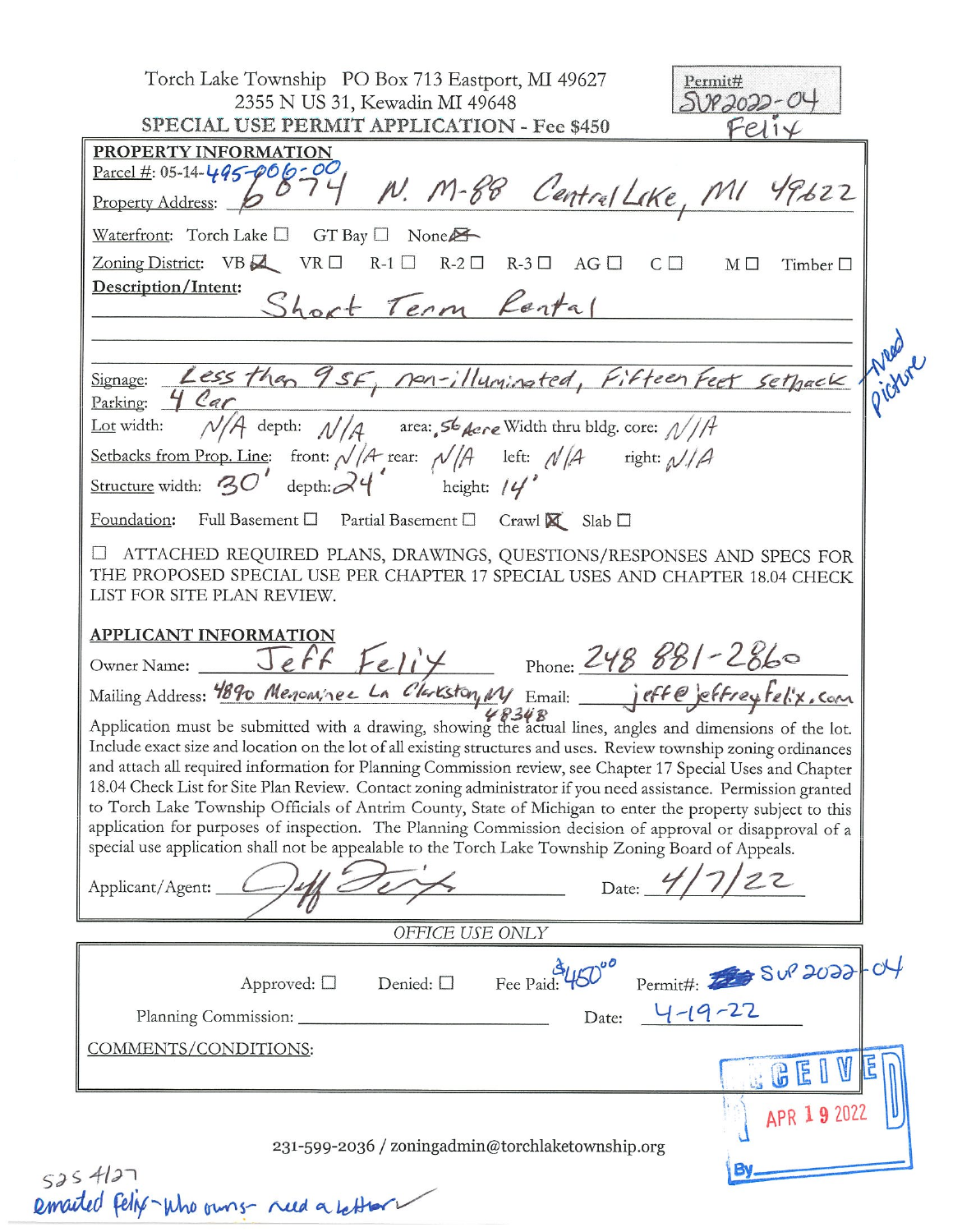

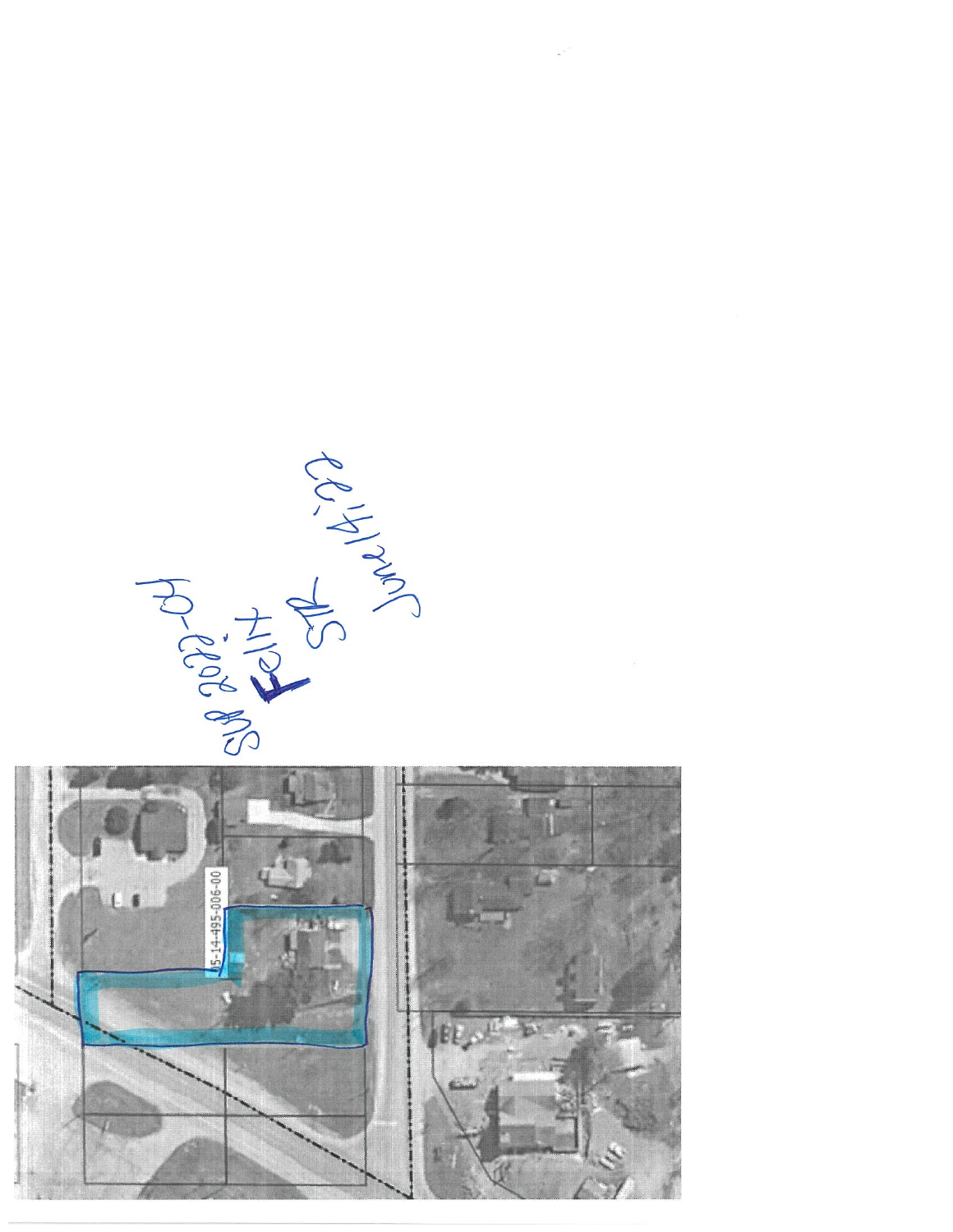## zoningadmin@torchlaketownship.org

| From:    | Jeff Felix <jeff.felix.q38z@statefarm.com></jeff.felix.q38z@statefarm.com> |
|----------|----------------------------------------------------------------------------|
| Sent:    | Monday, April 25, 2022 12:20 PM                                            |
| To:      | zoningadmin@torchlaketownship.org                                          |
| Subject: | RE: [EXTERNAL] RE: Short term rental application                           |

Hi Jackie, yes i close on it as owner may 2nd.

Sent with BlackBerry Work (www.blackberry.com)

From: zoningadmin@torchlaketownship.org Sent: Apr 19, 2022 2:25 PM To: jeff@jeffreyfelix.com Subject: [EXTERNAL] RE: Short term rental application

Jeff,

I have received your short term rental application for 6074 N M-88. I don't show you as the owner of record. If you are applying for the owner, please have them send me a note to that effect. If you are purchasing the property please send me a note to that effect. It looks like this will be placed on the Planning Commission agenda for June 14, 2022 pending a letter from you regarding ownership. Thanks!

Jackie Petersen Torch Lake Township Zoning PO Box 713 2355 N US 31 Eastport, MI 49627 (231) 599-2036 x105 (231) 599-2981 (Fax) zoningadmin@torchlaketownship.org